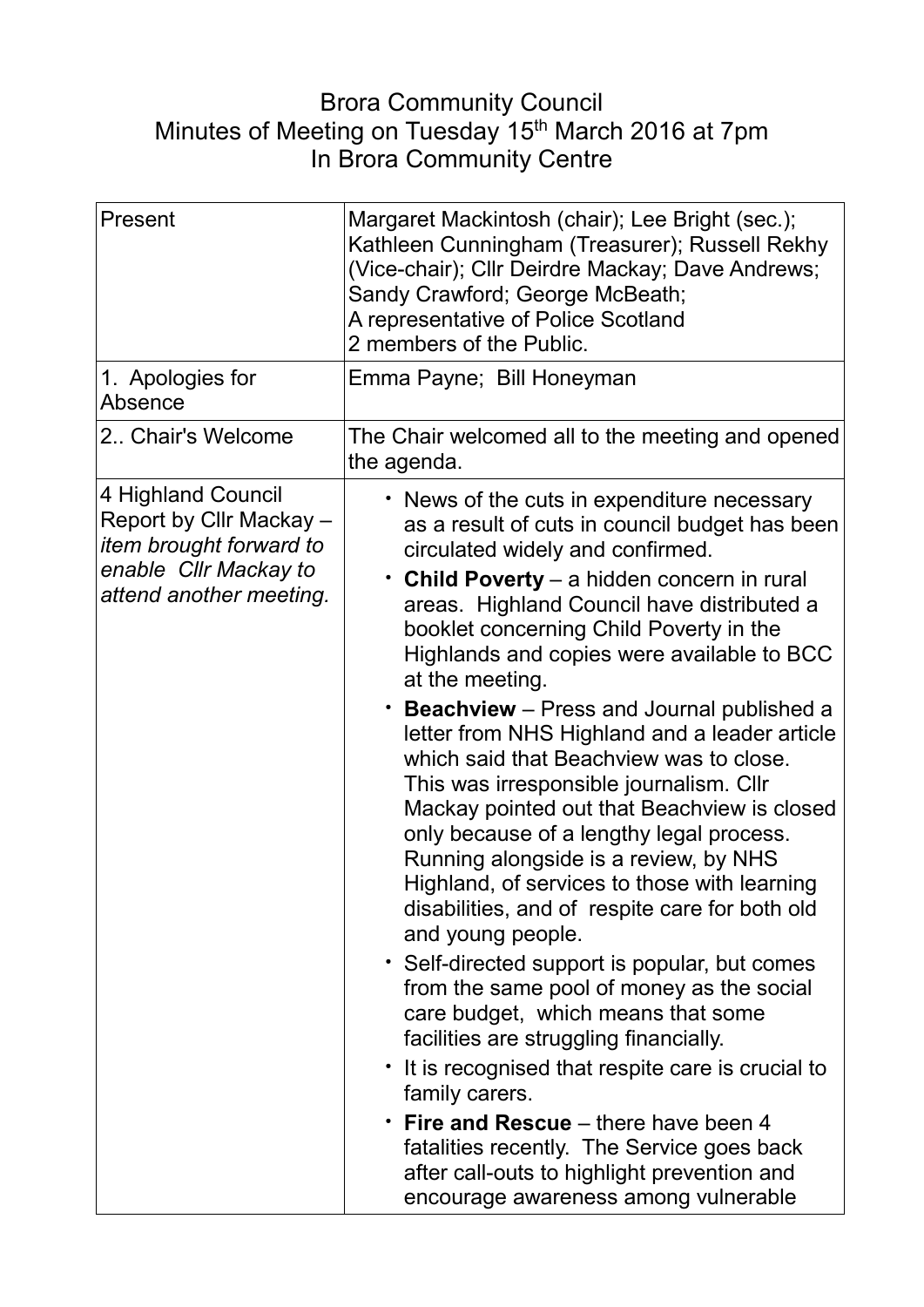people of preventative measures such as smoke alarms. The Service needs to know where the vulnerable are.

- Fire and Rescue have a CPR training kit, and a joint initiative has been established with Scottish Ambulance Service, who want to encourage community resilience, and to deliver training across the county. They are looking for more people to in CPR through this joint project.
- **Young Carers** there are 73 young carers across the County, supported by Tykes. A questionnaire has gone out to be assessed by a head teacher, the local MP, Doctors and Cllr. Mackay.

High life Highland have agreed to a 50p entry fee to their sports and Health facilities for Tykes clients.

- **The collapse of the oil industry**  600 people are employed within Caithness and Sutherland and a further1200 local residents commute to Aberdeen. These highly paid jobs are disappearing, and there appears to be no knowledge of other job opportunities or training elsewhere.
- **Fuel Poverty** -NHS Highland statistics show that heart attacks and strokes increase to a peak in the colder months. Training has been on-going for the assessment of fuel poverty. Patient assessments on admission to hospital now include a fuel poverty assessment.
- **School crossing in Gower Street** this is soon to be signed off. Road safety training will be rolled out as soon as the crossing is complete.
- Major concens have been reported to BCC concerning flooding in the area of the crossing. Cars are clipping their wheels on the curb as it's colour blends with that of the roadway and therefore not clearly visible. There is also a problem with parked cars in the area.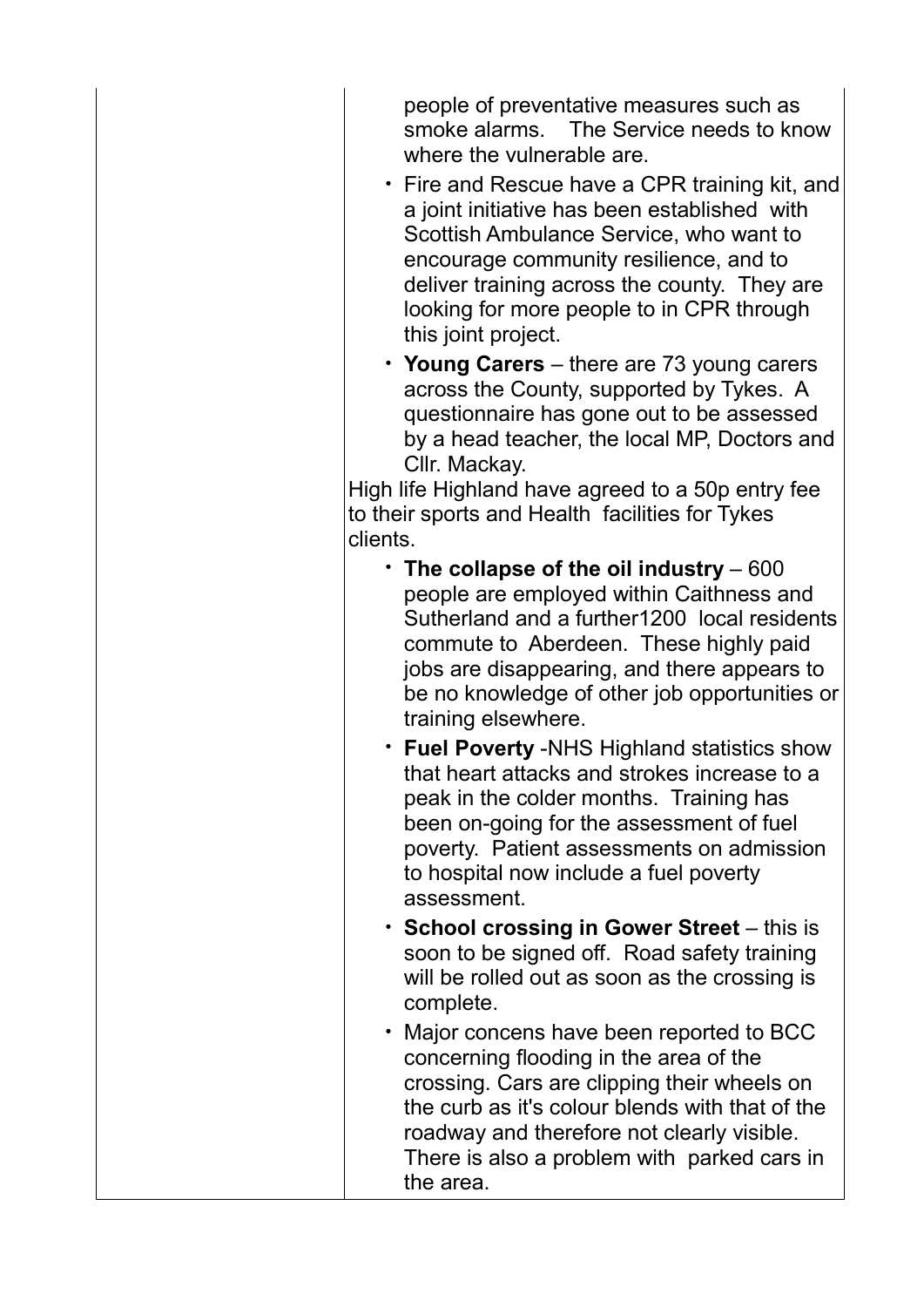|                  | • The police officer from Police Scotland was<br>consulted and he confirmed that motorists<br>can be charged with dangerous parking, but<br>not until the structure of the whole crossing<br>has been completed.<br>• Cllr Mackay will raise these issues with Allan<br>Bryce at Highland Council.<br>• Highland Council Budget – this is Year 1 of<br>a 4 year cycle. 300 council jobs have now<br>gone. This has taken £10m out of the local<br>economy as a result. Highland Council<br>wanted to raise the Council Tax this year, but<br>would have faced a huge fine by the Scottish<br>Parliament if they had done. Voluntary<br>redundancies helped to reduce the impact.<br><b>Education</b> – a 6% reduction is to be made to<br>the money available to head teachers. Small<br>schools will be impacted more heavily than<br>large ones. The Highland Council say that<br>this reduction will have an impact on the<br>quality of teaching, learning and resources.<br>This will create additional pressure on head<br>teachers. There will be additional impact on<br>teacher training/management courses, and a<br>consequent effect on the quality of education<br>offered.<br>• Local Government finance is in crisis.<br>• The graffiti on the river bridge is still there.<br>BEAR were contracted to remove it, but its<br>location makes it difficult to access. Cllr.<br>Mackay will speak to BEAR again about it.<br>• Buses re-routing to Station Square. The<br>Chair received a letter from Dr. Monaghan<br>who had written to Stagecoach about this<br>issue. The X99 route will be changed later in<br>the year. The difficulty was caused by the<br>length of the axles on the newer buses.<br>• However, a member of BCC pointed out that |
|------------------|----------------------------------------------------------------------------------------------------------------------------------------------------------------------------------------------------------------------------------------------------------------------------------------------------------------------------------------------------------------------------------------------------------------------------------------------------------------------------------------------------------------------------------------------------------------------------------------------------------------------------------------------------------------------------------------------------------------------------------------------------------------------------------------------------------------------------------------------------------------------------------------------------------------------------------------------------------------------------------------------------------------------------------------------------------------------------------------------------------------------------------------------------------------------------------------------------------------------------------------------------------------------------------------------------------------------------------------------------------------------------------------------------------------------------------------------------------------------------------------------------------------------------------------------------------------------------------------------------------------------------------------------------------------------------------------------------------------------------------------------------------------------|
| 3. Police Report | parking around the Station Square was often<br>congested. The old goods shed was in<br>CASPLAN as an area of potential parking,<br>but the site has been sold on.<br>February to the present, (and now includes                                                                                                                                                                                                                                                                                                                                                                                                                                                                                                                                                                                                                                                                                                                                                                                                                                                                                                                                                                                                                                                                                                                                                                                                                                                                                                                                                                                                                                                                                                                                                      |
|                  |                                                                                                                                                                                                                                                                                                                                                                                                                                                                                                                                                                                                                                                                                                                                                                                                                                                                                                                                                                                                                                                                                                                                                                                                                                                                                                                                                                                                                                                                                                                                                                                                                                                                                                                                                                      |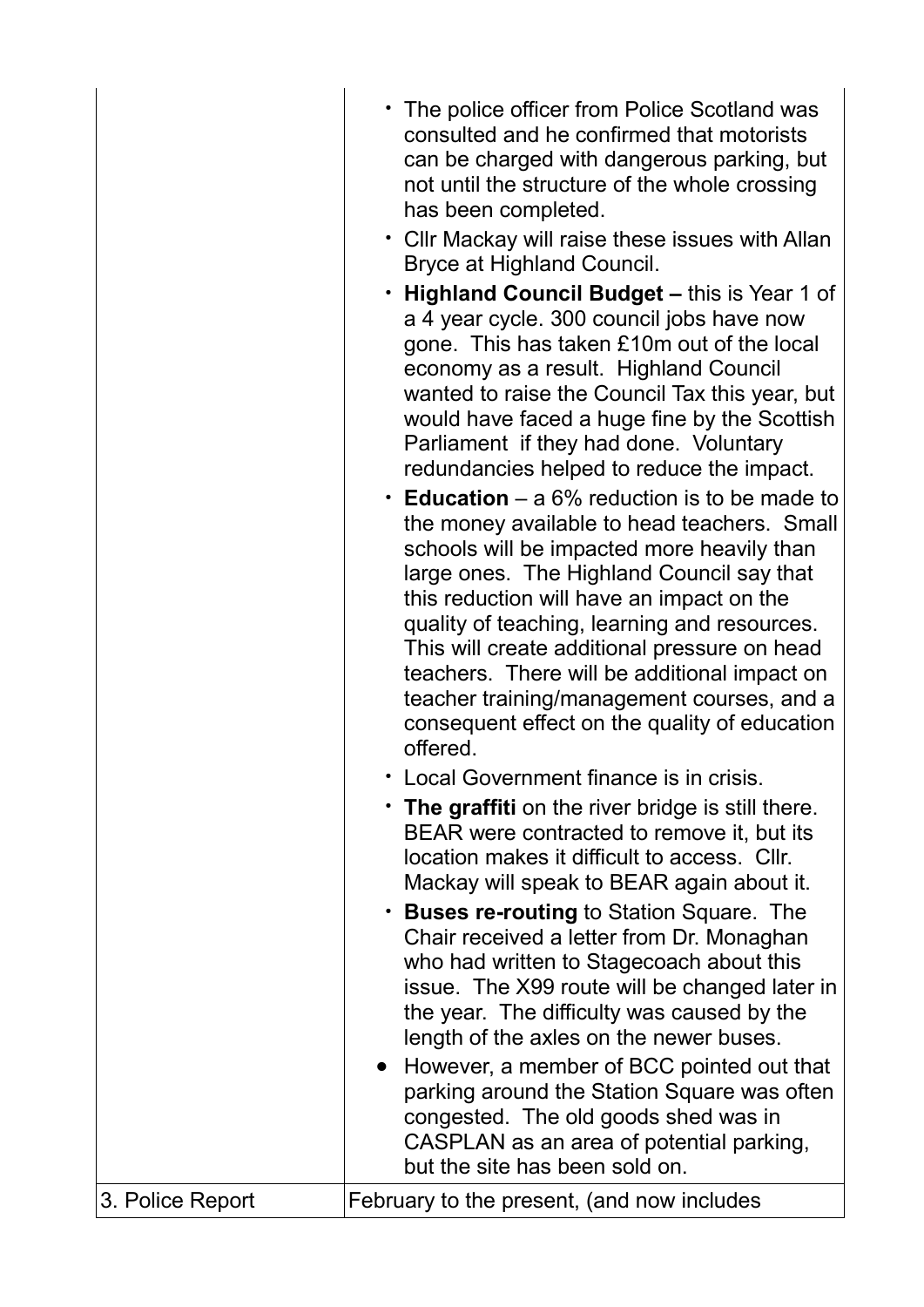|                                        | Helmsdale) $-$ 88 reported incidents $-$ 15 fixed<br>penalties; 11 other traffic incidents and 2 reports<br>to the Fiscal's office. There were 3 domestic<br>incident; 1 child protection incident; 2<br>housebreaking enquires are on-going. There were<br>4 fires; 1 report of theft; 4 road collisions and<br>several other general traffic infringements.<br>Speed of traffic on A9 was discussed, and it was<br>pointed out that the Police can go over the speed<br>limit in an emergency.<br>There are fewer calls for animal rescues as the<br>Fire and Rescue service is being used more.                                |
|----------------------------------------|-----------------------------------------------------------------------------------------------------------------------------------------------------------------------------------------------------------------------------------------------------------------------------------------------------------------------------------------------------------------------------------------------------------------------------------------------------------------------------------------------------------------------------------------------------------------------------------------------------------------------------------|
| 5. Minutes of last<br>meeting          | Approved – proposed by Sandy Crawford,<br>seconded by Lee Bright.                                                                                                                                                                                                                                                                                                                                                                                                                                                                                                                                                                 |
| 6. Matters arising.                    | The War Memorial wall (on A9) re pointing will be<br>discussed at an imminent Friends of the War<br>Memorial meeting.<br>There was a site visit to the Gordonbush wind farm<br>extension site. This site has been passed at the<br>Northern Planning Meeting and has now gone to<br>the Scottish Gevernment Panning Consents.<br>Ruth Liddicott, the community liaison officer for<br>SSE has left the company. Kathleen Cunningham<br>expressed appreciation for her communication<br>skills, keeping BCC so well informed. Her<br>successor takes over next month. The members<br>send Ms Liddicott good wishes in her new job. |
| <b>7. Resilience Meeting</b><br>Report | Kathleen Cunningham reported that<br>Steve Marden, Emergency manager for the North<br>met with Brora Resilience Group. Emma Payne<br>from BCC and Ellen Lindsay from BaDaG are<br>attending a Dornoch Resilience Meeting. A report-<br>back will be given to BCC on how other<br>communities are dealing with resilience issues.                                                                                                                                                                                                                                                                                                  |
| 8. Participatory Budget                | Russell Reckhy reported that groups from all over<br>the County met to create a steeering group, which<br>included both statutory and voluntary<br>organisations. A fund of £15,000 has been<br>allocated to Sutherland. It is open to anyone in<br>Sutherland, as part of the policy of community<br>engagement. The plan is for all applicants to go to<br>Lairg $-$ as the centre of the county $-$ where                                                                                                                                                                                                                      |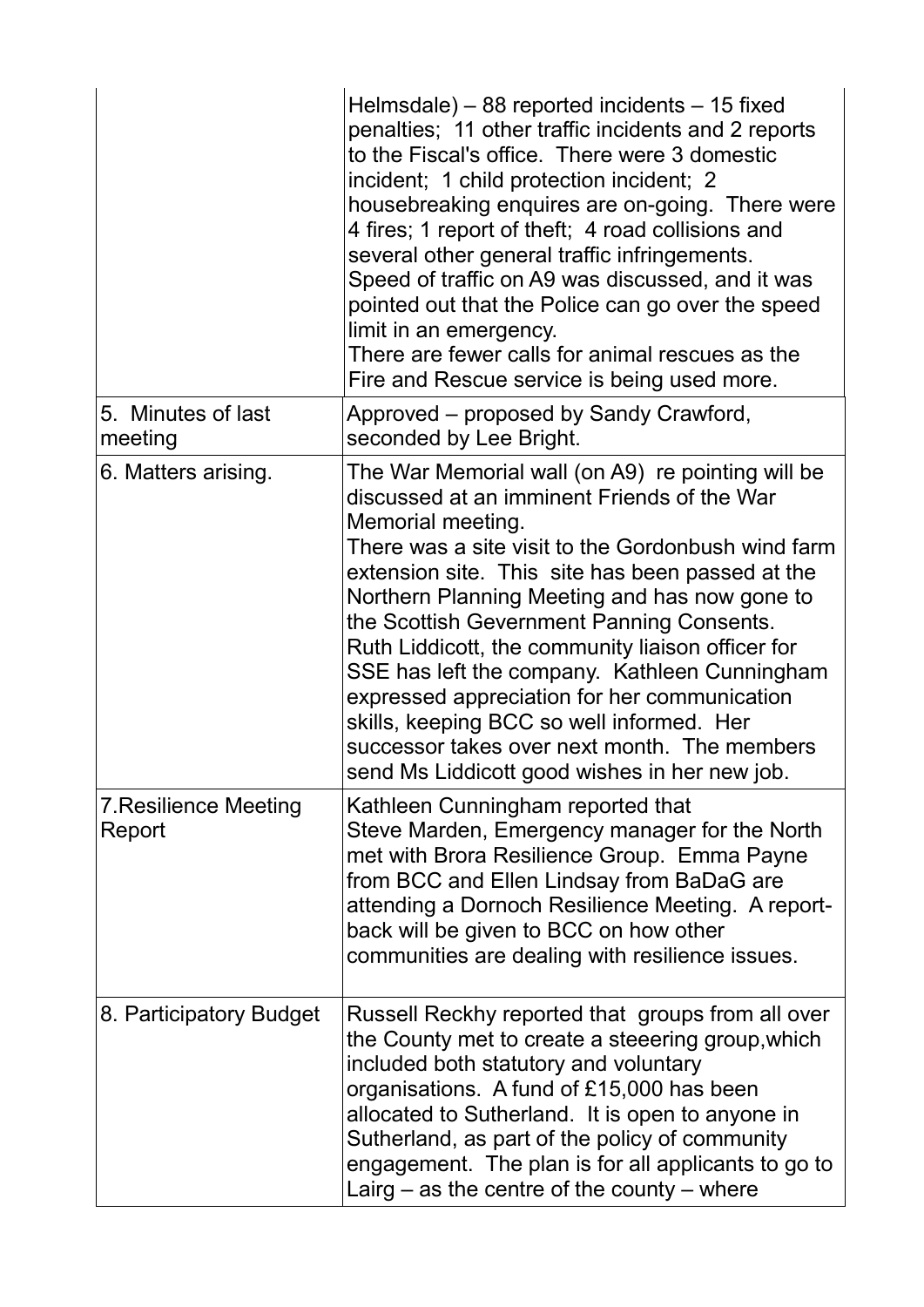|                                         | applications will be assessed. The Application<br>form is still a draft document, waiting approval. The<br>decision-making event will take place on 21 <sup>st</sup> May.<br>It is planned to provide buses to collect applicants<br>from further afield, such as the West and East<br>coasts of Sutherland for the awards event.<br>The form is easy to fill in and will be distributed to<br>various outlets on the West and East coasts, and<br>posters will be going out to inform people.<br>Applications need to be submitted by 22nd April.<br>Commercial groups do not qualify<br>The decision to award money from the Fund will be<br>made by the people present on the day, who will<br>vote on each application. £2,000 is the maximum<br>that can be awarded.<br>The Group will be meeting soon to finalise the<br>details.                                                                                                                    |
|-----------------------------------------|------------------------------------------------------------------------------------------------------------------------------------------------------------------------------------------------------------------------------------------------------------------------------------------------------------------------------------------------------------------------------------------------------------------------------------------------------------------------------------------------------------------------------------------------------------------------------------------------------------------------------------------------------------------------------------------------------------------------------------------------------------------------------------------------------------------------------------------------------------------------------------------------------------------------------------------------------------|
| • 9. Correspondence<br>and Micro-grants | • The Highland-wide Development Plan<br>• Gordonbush site visit.<br>• Community Council Training Day.<br>by BCC.<br>Caithness and Sutherland Planning.<br>• Participatory budget Meeting (Russell Rekhy<br>to attend).<br>Deloitte RAB 2016 10 <sup>th</sup> to 18 <sup>th</sup> September<br>2016.<br>• Police Scotland questionnaire.<br>Data Protection renewed.<br>• West Garty Windfarm Application (Extension<br>to closing date requested).<br><b>Micro-grants</b> -Sutherland Sheepdog Trials -<br>$\bullet$<br>it has been supported in the past, but BCC<br>needs some clarity about its intended<br>location. Fiona Morrison to be contacted to<br>clarify.<br>• Brora Community Events Group – Scarecrow<br>Festival – looking for financial aid to provide<br>banners. posters and food for a barbecue.<br>BCC agreed to support banners and posters,<br>but not food.<br>• Brora Community Centre – to replace a<br>cooker. This was agreed. |